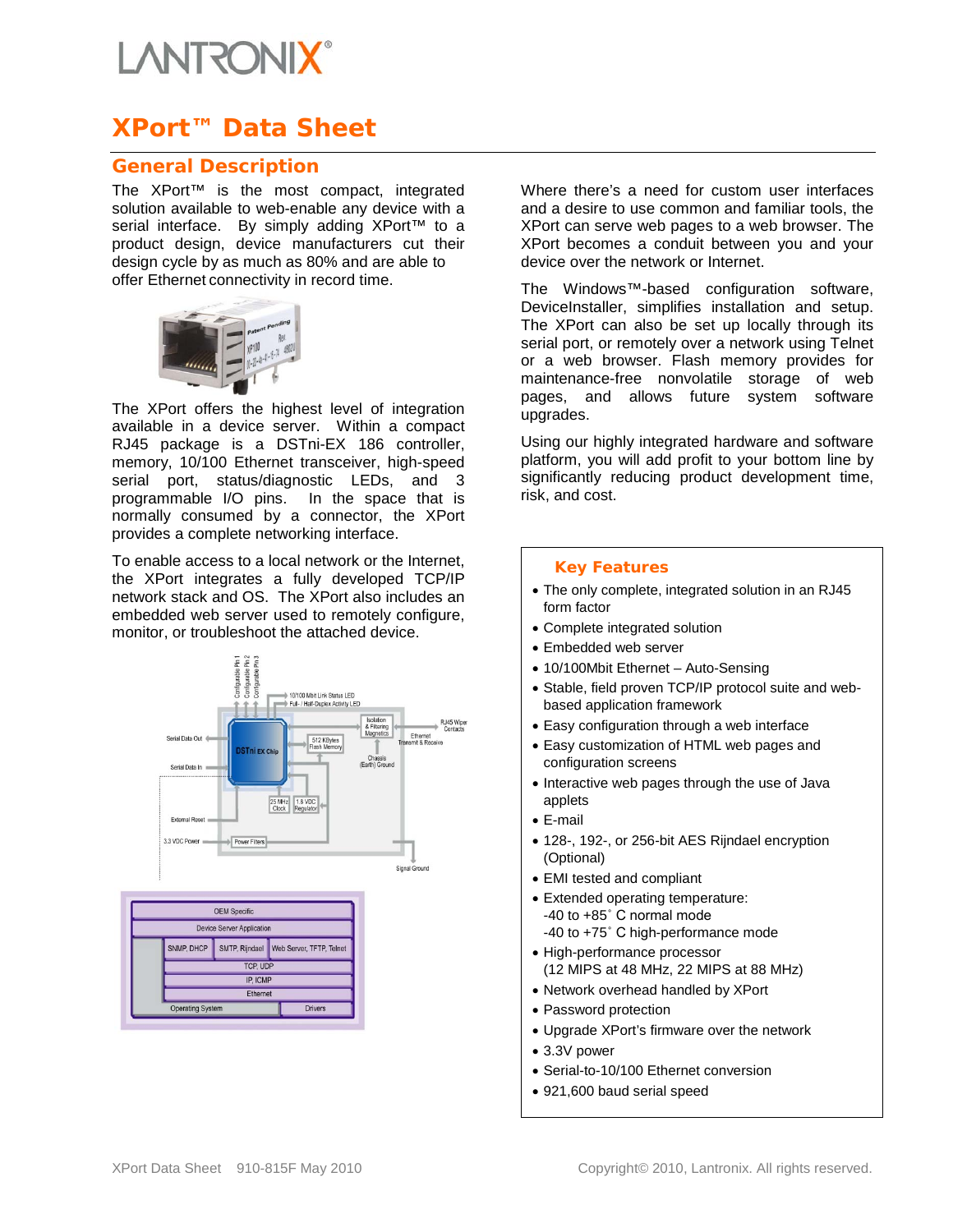# I ANTRONI**X**

## **Hardware & Software Description**

The XPort is a complete solution (hardware and software) for web-enabling your edge devices. Packed into an RJ45 connector smaller than your thumb, this powerful device server comes with a 10BASE-T/100BASE-TX Ethernet connection, a reliable and proven operating system stored in flash memory, an embedded web server, a full TCP/IP protocol stack, and standards-based (AES) encryption.

The XPort software runs on a DSTni-EX controller which has 256 KB of SRAM, 16 KB of boot ROM, and a MAC with integrated 10/100BASE-TX PHY. The XPort communicates to the edge device through a 3.3V serial interface and three generalpurpose programmable I/O pins. 512 KB of flash memory is included for storing firmware and web pages. The XPort runs on 3.3V, and has a built-in voltage supervisory circuit that will trigger a reset if the supply voltage drops to unreliable levels (2.7V). A built-in 1.8V regulator drives the processing core of the EX controller.

An RJ45 Ethernet cable connects directly into an XPort. Ethernet magnetics, status LEDs, and shielding are built in. The XPort was designed to meet class B emissions levels, which makes the electromechanical integration very simple.



#### *PCB Interface*

The 8-pin PCB interface consists of 3.3V CMOS Serial In/Out, 3 Flow Control/Handshake/PIO pins, reset input, +3.3V power, and signal ground. Signal pins Data In, Data Out and CPx are 5V tolerant.

### **Table 1 - PCB Interface Signals**

| <b>Signal</b><br><b>Name</b> | Pin.                    | <b>Function</b>                                                                                                                                                                                                                                                                                                                                                                                                                     |  |  |
|------------------------------|-------------------------|-------------------------------------------------------------------------------------------------------------------------------------------------------------------------------------------------------------------------------------------------------------------------------------------------------------------------------------------------------------------------------------------------------------------------------------|--|--|
| GND                          | 1                       | Circuit Ground                                                                                                                                                                                                                                                                                                                                                                                                                      |  |  |
| Vcc                          | $\overline{2}$          | +3.3V Power In                                                                                                                                                                                                                                                                                                                                                                                                                      |  |  |
| Reset (In)                   | 3                       | <b>External Reset In</b>                                                                                                                                                                                                                                                                                                                                                                                                            |  |  |
| Data OUT                     | $\overline{\mathbf{4}}$ | Serial Data Out                                                                                                                                                                                                                                                                                                                                                                                                                     |  |  |
| Data IN                      | 5                       | Serial Data In                                                                                                                                                                                                                                                                                                                                                                                                                      |  |  |
| CP <sub>0</sub>              | 6                       | CP1 can be configured as follows:<br>• Flow control: RTS (Request to Send)<br>output driven by DSTni's built-in UART<br>for connection to CTS of attached<br>device.                                                                                                                                                                                                                                                                |  |  |
|                              |                         | · Programmable input/output: CP1 can<br>be driven or read through software<br>control, independent of serial port<br>activity.                                                                                                                                                                                                                                                                                                      |  |  |
| CP <sub>1</sub>              | 7                       | CP2 can be configured as follows:<br>• Modem control: DTR (Data Terminal<br>Ready) output driven by DSTni's built-<br>in UART for connection to DCD of<br>attached device.<br>• Programmable input/output: CP2 can<br>be driven or read through software<br>control, independent of serial port<br>activity.                                                                                                                        |  |  |
| CP <sub>2</sub>              | 8                       | CP3 can be configured as follows:<br>• Flow control: CTS (Clear to Send)<br>input read by DSTni's built-in UART for<br>connection to RTS of attached device.<br>• Modem control: DCD (Data Carrier<br>Detect) input read by DSTni's built-in<br>UART for connection to DTR of<br>attached device.<br>· Programmable input/output: CP3 can<br>be driven or read through software<br>control, independent of serial port<br>activity. |  |  |

#### *Ethernet Interface*

The 10/100 Ethernet magnetics, network status LEDs, and RJ45 connector are integrated into the XPort.

#### **Table 2 - Ethernet Interface Signals**

| <b>Signal Name</b> | <b>DIR</b> | <b>Contact</b> | <b>Primary Function</b> |
|--------------------|------------|----------------|-------------------------|
| $TX+$              | Out        | 1              | Transmit Data +         |
| TX-                | Out        | 2              | Transmit Data -         |
| $RX+$              | In         | 3              | Receive Data +          |
| RX-                | In.        | 6              | Receive Data -          |
| Not Used           |            | 4              | Terminated              |
| Not Used           |            | 5              | Terminated              |
| Not Used           |            | 7              | Terminated              |
| Not Used           |            | 8              | Terminated              |
| <b>SHIELD</b>      |            |                | <b>Chassis Ground</b>   |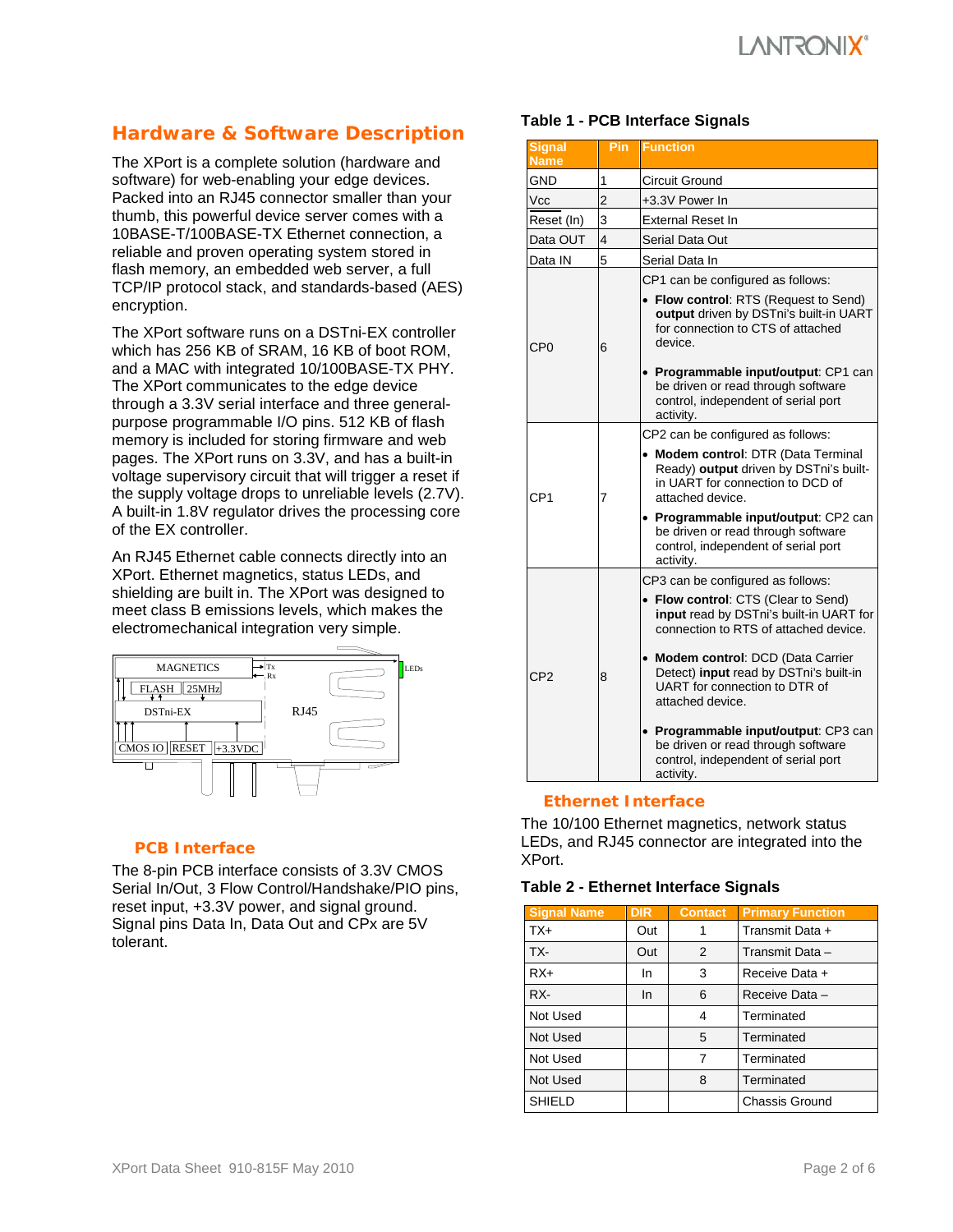# VULSOVII**X**.

#### *Protocol Support*

The XPort uses Internet Protocol (IP) for network communications and Transmission Control Protocol (TCP) to assure that no data is lost or duplicated, and that everything sent arrives correctly at the target.

Other supported protocols are listed below:

- ARP, UDP, TCP, ICMP, Telnet, TFTP, AutoIP, DHCP, HTTP, and SNMP for network communications.
- TCP, UDP, and Telnet for connections to the serial port.
- TFTP for firmware updates.
- IP for addressing, routing, and data block handling over the network.
- User Datagram Protocol (UDP) for typical datagram applications in which devices interact with other devices without maintaining a point-to-point connection.

\* For a complete discussion of protocol support, see the XPort user manual.

#### *LEDs*

The device contains two bi-color LEDs built into the front of the XPort connector. (See dimension drawing for location.)

|              |                      | <b>Link LED (Left Side) Activity LED (Right Side)</b> |                    |  |
|--------------|----------------------|-------------------------------------------------------|--------------------|--|
| <b>Color</b> | <b>Meaning Color</b> |                                                       | <b>Meaning</b>     |  |
| Off          | No Link              | Off                                                   | No Activity        |  |
| Amber        | 10 Mbps              | Amber                                                 | <b>Half-Duplex</b> |  |
| Green        | 100 Mbps             | Green                                                 | <b>Full-Duplex</b> |  |

#### *Recommended PC Board Layout*

The hole pattern and mounting dimensions for the XPort are shown in the following drawing:



For proper heat dissipation, the PCB should have approximately 1 square inch of copper attached to the shield tabs. The shield tabs are an important source of heat sinking for the device.

#### *Dimensions*

The XPort dimensions are shown in the following drawings:



Bottom View







Note: PADS and PROTEL design files are included with the XPort development kit.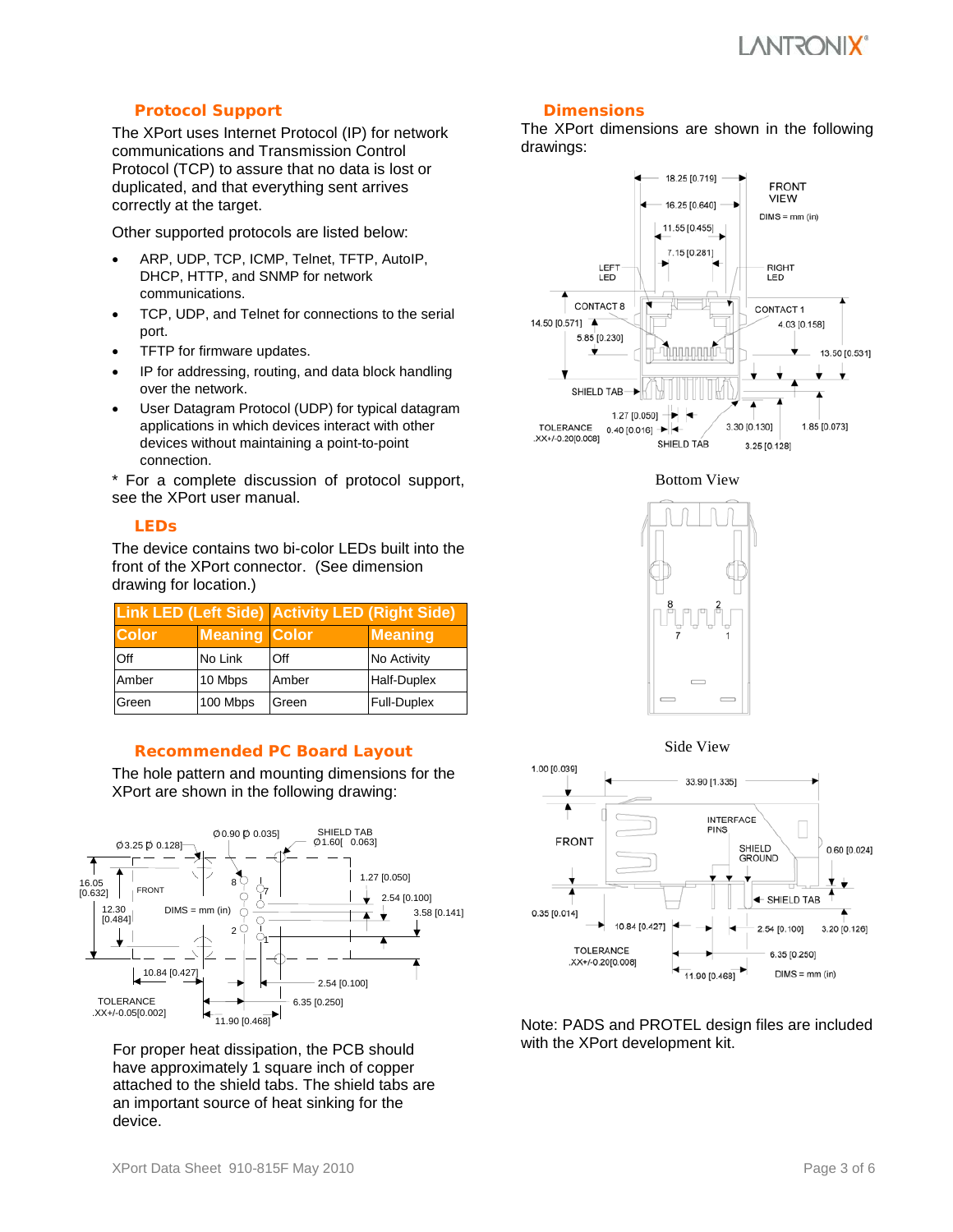# **XPort Technical Data**

| <b>Category</b>            | <b>Description</b>                                                                                                                            |  |  |  |
|----------------------------|-----------------------------------------------------------------------------------------------------------------------------------------------|--|--|--|
| CPU, Memory                | Lantronix DSTni-EX 186 CPU, 256 KB zero wait state SRAM 512 KB Flash, 16 KB Boot ROM                                                          |  |  |  |
| Firmware                   | Upgradeable via TFTP and serial port                                                                                                          |  |  |  |
| <b>Reset Circuit</b>       | Internal 200ms power-up reset pulse. Power-drop reset triggered at 2.6V. External reset                                                       |  |  |  |
|                            | input causes an internal 200ms reset.                                                                                                         |  |  |  |
| Serial Interface           | CMOS (Asynchronous) 3.3V-level signals                                                                                                        |  |  |  |
|                            | Rate is software selectable (300 bps to 921600 bps)                                                                                           |  |  |  |
| <b>Serial Line Formats</b> | 7 or 8 data bits, 1-2 Stop bits, Parity: odd, even, none                                                                                      |  |  |  |
| <b>Modem Control</b>       | DTR/DCD, CTS, RTS                                                                                                                             |  |  |  |
| <b>Flow Control</b>        | XON/XOFF (software), CTS/RTS (hardware), none                                                                                                 |  |  |  |
| Programmable I/O           | 3 PIO pins (software selectable) sink or source 4mA max.                                                                                      |  |  |  |
| Network Interface          | RJ45 Ethernet 10BASE-T or 100BASE-TX (auto-sensing)                                                                                           |  |  |  |
| Compatibility              | Ethernet: Version 2.0/IEEE 802.3                                                                                                              |  |  |  |
| <b>Protocols Supported</b> | ARP, UDP/IP, TCP/IP, Telnet, ICMP, SNMP, DHCP, BOOTP, TFTP, Auto IP, and HTTP                                                                 |  |  |  |
| <b>LEDs</b>                | 10BASE-T & 100BASE-TX Link Activity, Full/half duplex. Sofware generated status &                                                             |  |  |  |
|                            | diagnostic signals can optionally drive external LEDs through CP1 & CP3 (see Int. Guide).                                                     |  |  |  |
| Management                 | Internal web server, SNMP, Serial login, Telnet login                                                                                         |  |  |  |
| Security                   | Password protection, locking features, optional Rijndael 128-, 192-, or 256-bit encryption                                                    |  |  |  |
| Internal Web Server        | Serves web pages                                                                                                                              |  |  |  |
|                            | Storage capacity: 384 KB                                                                                                                      |  |  |  |
| Weight                     | 9.6 grams (0.34 oz)                                                                                                                           |  |  |  |
| Material                   | Metal shell, thermoplastic case                                                                                                               |  |  |  |
| Temperature                | Operating range:                                                                                                                              |  |  |  |
|                            | Commercial Temp RoHS product: 0°C to +70°C (32°F to 158°F)                                                                                    |  |  |  |
|                            | Extended Temp RoHS product:<br>-40°C to +85°C (-40°F to 185°F)                                                                                |  |  |  |
|                            |                                                                                                                                               |  |  |  |
|                            | Storage range: -40°C to +85°C (-40°F to 185°F)                                                                                                |  |  |  |
| <b>Relative Humidity</b>   | Operating: 5% to 95% non-condensing                                                                                                           |  |  |  |
| Shock/Vibration            | Non-operational shock: 500 g's, Non-operational vibration: 20 g's                                                                             |  |  |  |
| Warranty                   | 2-year limited warranty                                                                                                                       |  |  |  |
| <b>Included Software</b>   | Windows™ 98/NT/2000/XP-based DeviceInstaller configuration software and Windows™-                                                             |  |  |  |
|                            | based Comm Port Redirector                                                                                                                    |  |  |  |
| <b>EMI Compliance</b>      | Radiated & conducted emissions - complies with Class B limits of EN 55022:1998                                                                |  |  |  |
|                            | Direct & Indirect ESD - complies with EN55024:1998                                                                                            |  |  |  |
|                            | RF Electromagnetic Field Immunity - complies with EN55024:1998                                                                                |  |  |  |
|                            | Electrical Fast Transient/Burst Immunity - complies with EN55024:1998<br>Power Frequency Magnetic Field Immunity - complies with EN55024:1998 |  |  |  |
|                            | RF Common Mode Conducted Susceptibility - complies with EN55024:1998                                                                          |  |  |  |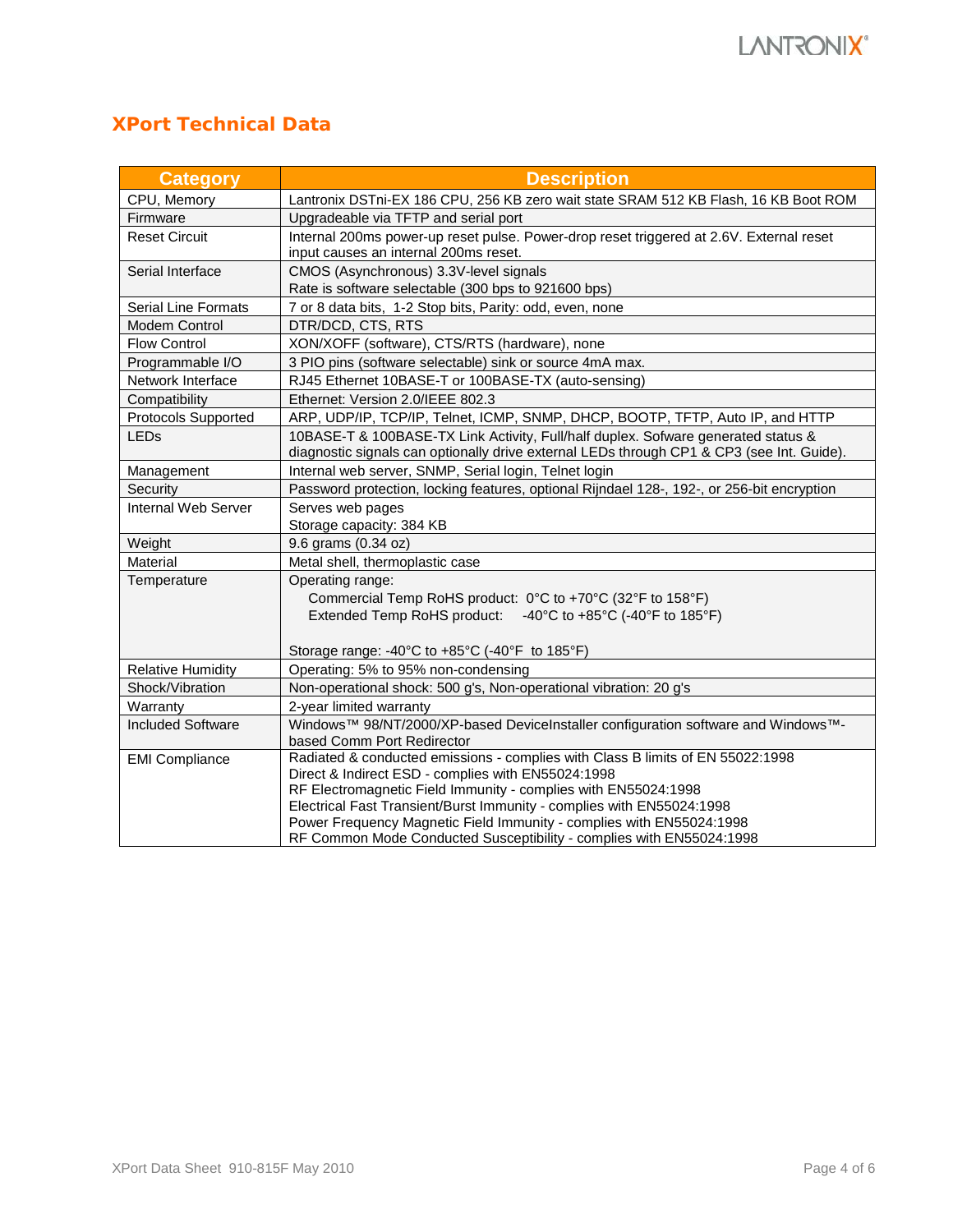| <b>Symbol</b>        | <b>Parameter</b>                            | <b>Min</b> | <b>Nominal</b> | <b>Max</b> | <b>Units</b> |
|----------------------|---------------------------------------------|------------|----------------|------------|--------------|
| <b>Vcc</b>           | Supply voltage (typical 3.3) (+/-5%)        | 3.14       | 3.3            | 3.46       |              |
| $V_{IL}$             | Low Level Input Voltage                     | 0          |                | 0.8        |              |
| $V_{IH}$ (Data In    | High Level Input Voltage                    | 2.0        |                | 5.5        |              |
| Data Out, CPx)       |                                             |            |                |            |              |
| $V_{IH}$ (Reset(In)) | High Level Input Voltage                    | 2.0        |                | 3.46       |              |
| VOL                  | Low Level Output Voltage                    |            |                | 0.4        |              |
| V <sub>OH</sub>      | High Level Output Voltage                   | 2.4        |                |            | V            |
| -li                  | Input Leakage Current                       |            |                |            | μA           |
| $_{\rm lcc}$         | Supply Current (idle)@ 48 MHz               |            | 119            |            | mA           |
| $_{\rm lcc}$         | Supply Current (10BASE-T activity)@ 48 MHz  |            | 224            |            | mA           |
| Icc                  | Supply Current (10BASE-T activity)@ 88 MHz  |            | 267            |            | mA           |
| $_{\rm lcc}$         | Supply Current (100BASE-T activity)@ 48 MHz |            | 190            |            | mA           |
| $_{\rm lcc}$         | Supply Current (100BASE-T activity)@ 88 MHz |            | 233            |            | mA           |

#### *DC Characteristics for Serial, PIO, and Power Interface*

With the purchase of XPort, the OEM agrees to an OEM firmware license agreement that grants the OEM a non-exclusive, royalty-free firmware license to use and distribute the binary firmware image provided, only to the extent necessary to use the XPort hardware.